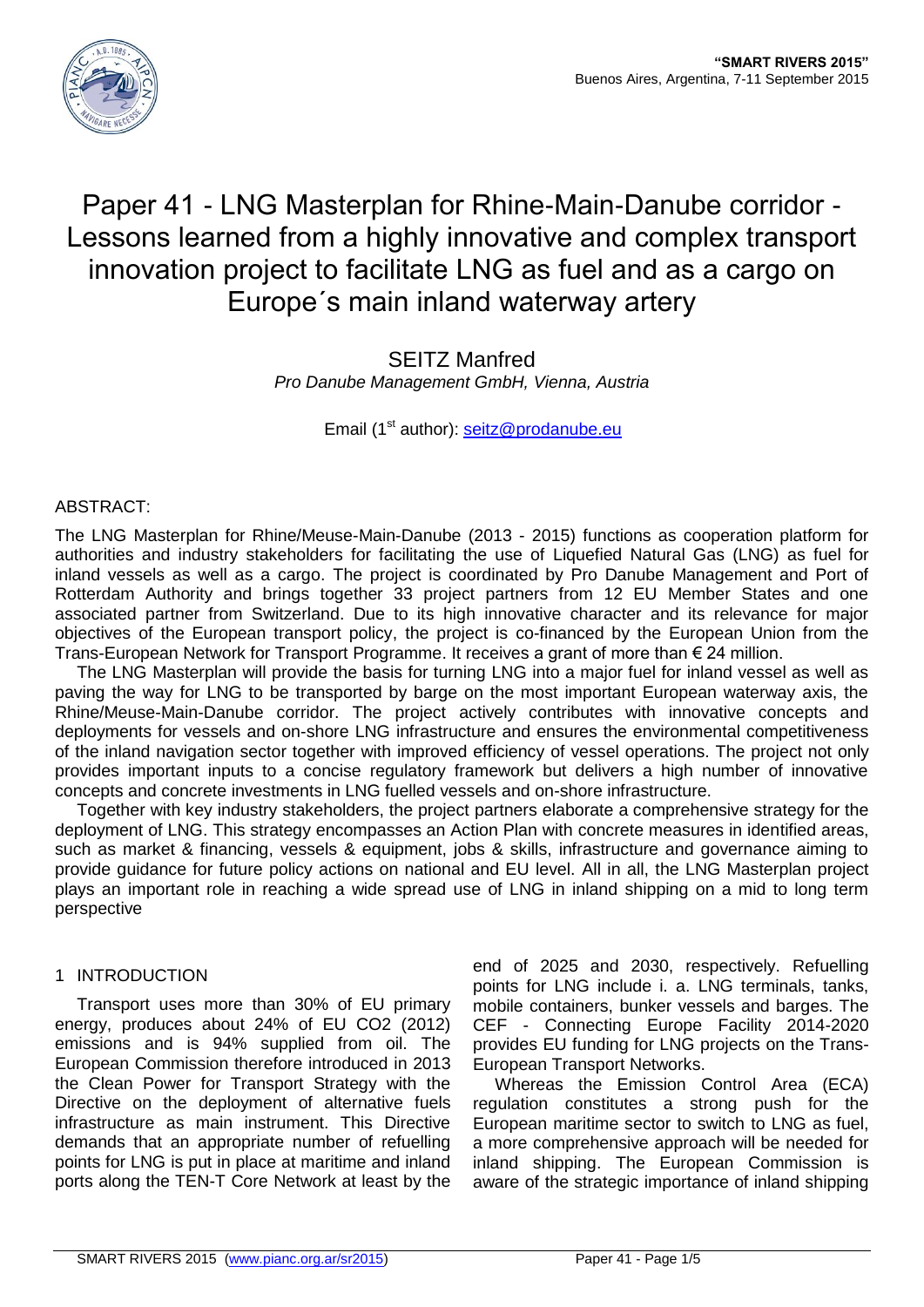

for its overall LNG energy and fuel strategy as this sector can ensure cost-effective LNG supply chains for many European industries and markets.

LNG is emerging as attractive option for European inland shipping and has the potential to increase environmental performance and efficiency of the sector. With inputs from the LNG Masterplan consortium the regulatory framework will be further developed, accommodating new rules for LNG as fuel and as cargo: As of January 2015, the amended ADN enables the transport of large quantities of LNG on inland waterways and therefore allows safe investments into LNG tank vessels. With regard to LNG as a fuel, the Central Commission for the Rhine Navigation (CCNR) elaborated an amendment to the Rhine Vessel Inspection Regulation (RVIR) which shall enter into force mid-2016. The update of the respective European Directives is expected to follow soon.

#### 2 FACILITATING A WIDE-SCALE USE OF LNG AS FUEL AND CARGO FOR INLAND SHIPPING

The activities within the project are carried out in clearly defined areas. Framework and market analyses look into the current LNG implementation, regional markets situation, LNG sourcing scenarios and identification of pioneer customers. As part of the technologies and operational concepts, existing and emerging technical concepts for LNG engines, tanks and equipment are reviewed. Various missing operational concepts for LNG bunkering, (un-) loading and other safety related topics are being elaborated. As part of the regulatory framework activities, the project contributes to modifications of necessary regulations to enable LNG on inland waterways. Moreover, new vessel and terminal concepts are elaborated, with some of them being implemented as pilot deployments. Last but not least, knowledge gained and lessons learned in the project result into a comprehensive strategy for the deployment of LNG as fuel and cargo.

Important to note, the project also generated strong interest among stakeholders: industries searching for alternative energy supply, logistic providers looking for greener and efficient transport solutions, municipalities exploring low carbon public transport options. And the LNG Masterplan project made sure that LNG will be considered as a serious option for many future applications.



Figure: Project organisational structure

The LNG Masterplan not only provides important inputs to a concise regulatory framework but delivers a high number of innovative concepts and concrete investments in LNG fuelled vessels and on-shore infrastructure. In addition, together with key stakeholders the project will elaborate a comprehensive strategy for the deployment of LNG as fuel and cargo on Europe´s main waterway axis. This strategy encompasses an Action Plan with concrete measures in identified areas, such as market & financing, vessels & equipment, jobs & skills, infrastructure and governance aiming to provide guidance for future policy actions on national and EU level.

3 SUCCESS STORIES OF VESSEL AND TERMINAL DEPLOYMENTS

In June 2014, **DCL Barge (Danser Group)** fitted its vessel "Eiger" as the first inland waterway container vessel in the world to LNG propulsion. Danser commissioned the turn-key project to the companies Cryonorm Systems, Koedood and Wärtsilä, which completed works within the planned three months. Equipped with a Wärtsilä dual-fuel drive system, the vessel gets 95 to 99% of its power from LNG. The 60 m3 vacuum multilayer LNG tank is installed below deck in front of the engine room, in a tank compartment equalling six 20ft containers.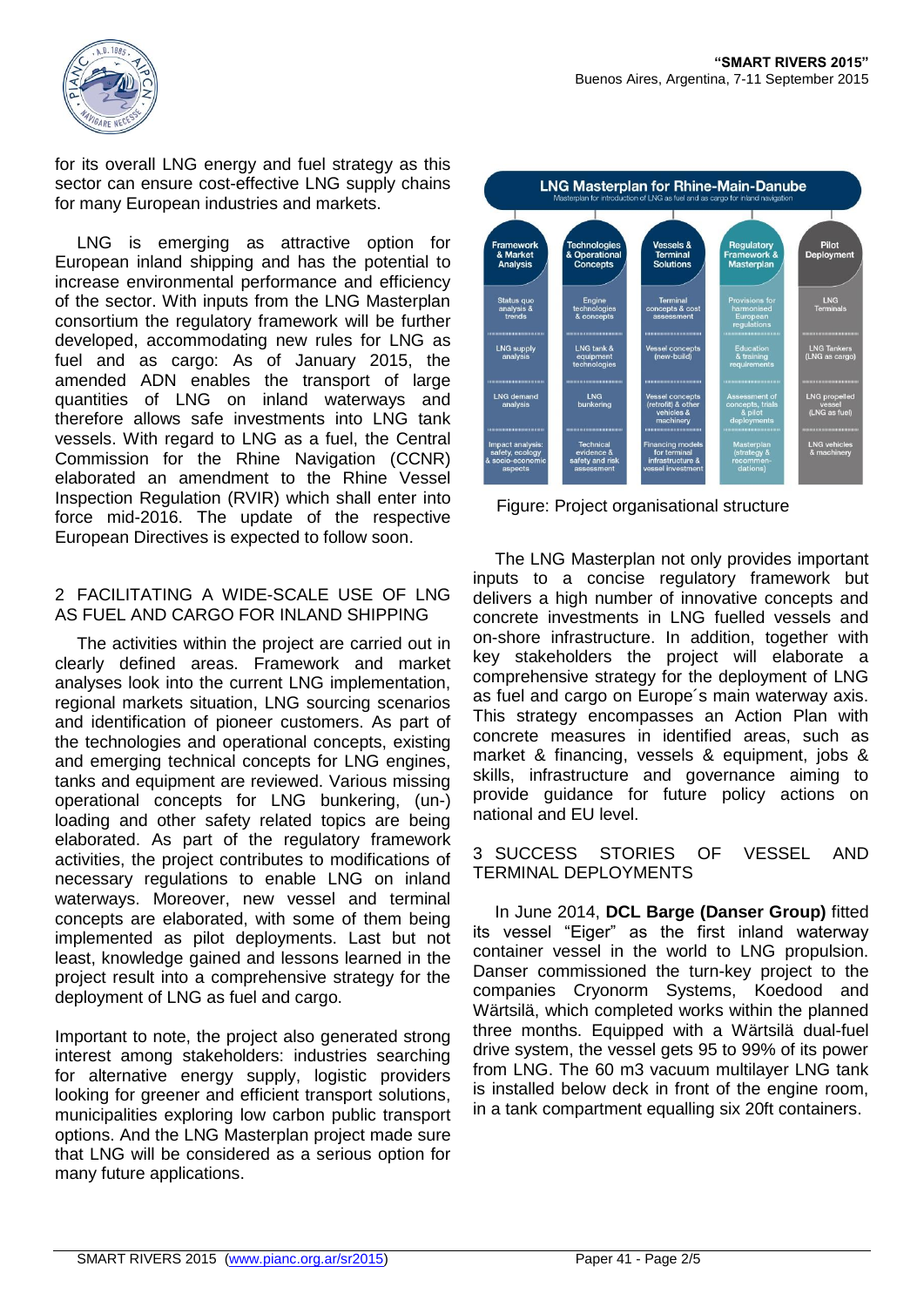



Picture 1: Retrofitting of the container vessel "Eiger" of DCL Barge to run on LNG



Picture 2: Retrofitted dual-fuel container vessel "Eiger" of DCL Barge

In September 2014, **Chemgas Barging** finished its conventional gas tanker "Sirocco". The vessel is equipped with a dual-fuel engine from Wärtsilä and holds a vacuum insulated LNG fuel tank with a capacity of 88 m3. It is the first newly built inland tanker with the fuel tank located below deck inside the cargo area, a construction that ensures the highest safety requirements.



Picture 3: LNG fuelled inland chemical tanker<br>Bunkering "Sirocco" of Chemgas Barging



Picture 4: Outfitting of "Sirocco" of Chemgas Barging

The third vessel built in the project, the LNG propelled chemical tanker "Ecoliner" of **DAMEN Hardinxveldt**, will be put in operation in the second half of 2015. It is the first purely LNG powered inland waterway tanker equipped with dedicated gas engines using the newly developed "Air-Lubricated Hull". The EcoLiner is designed to deliver highest fuel economy by reducing fuel costs up to 25%, while at the same time cutting emissions. The complete LNG installation, including two fuel tanks with bunker capacity of approximately 45 m3 each is located aft of the accommodation, thus ensuring that the configuration can be tailored to customerspecific requirements to transport any commodity.



Picture 5: 100% LNG fuelled inland chemical tanker "Ecoliner" of Damen

The LNG/MGO inland bunker vessel of **Argos Bunkering** is another highly innovative vessel that is expected to be delivered within the framework of the project.



Picture 6: Combined LNG/MGO tanker of Argos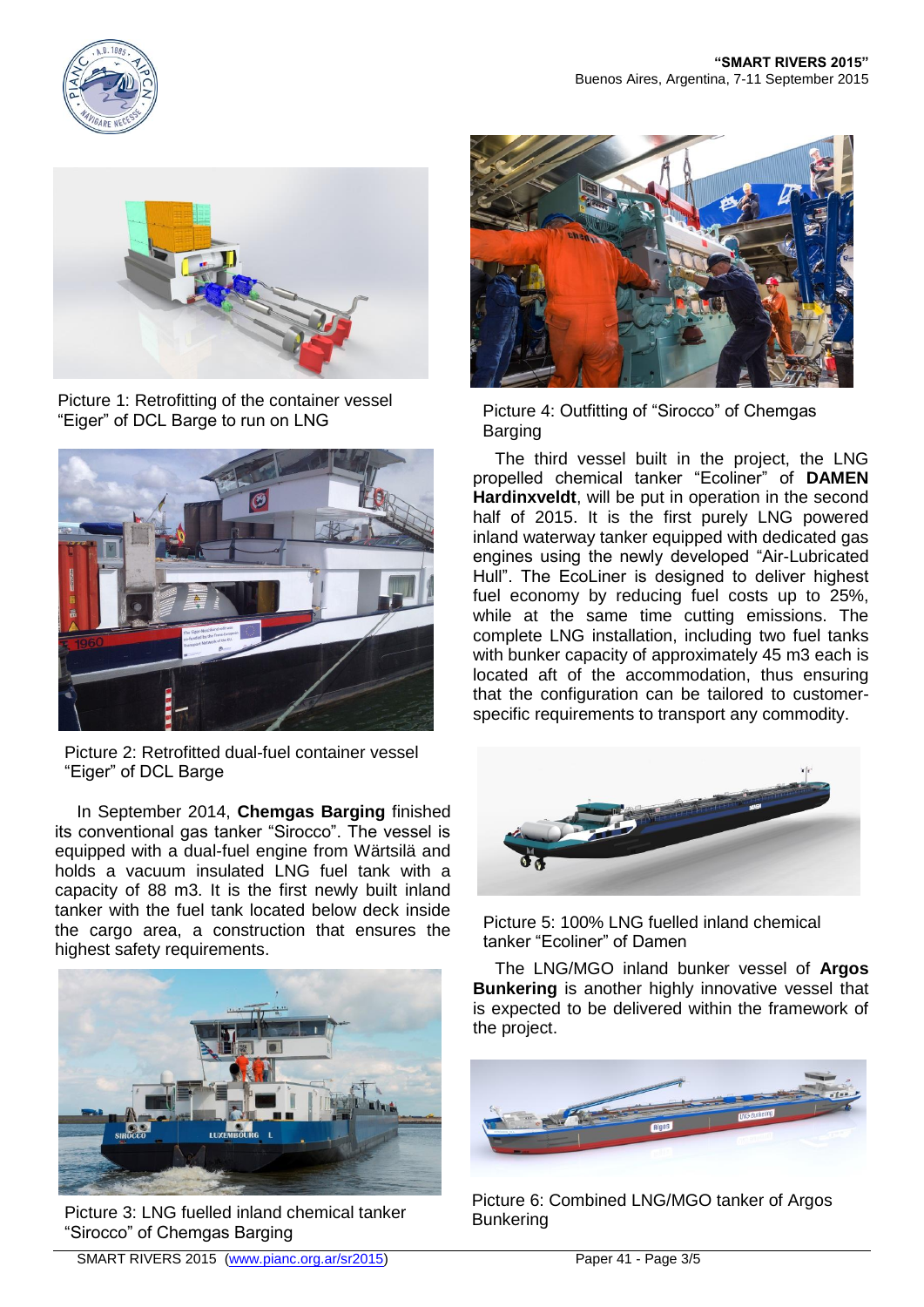

Besides investments into pilot vessels, the project deploys a small scale LNG on-shore facility. The Bulgarian company **Bulmarket** is building the first LNG terminal in the Danube region, in Ruse, with a capacity of 1.000 m3. The terminal will be equipped with a truck fuelling station and a pontoon for future fuelling of inland vessels. The start of operations is expected in October 2015. Due to the difficult LNG sourcing in the Danube region, Bulmarket will ship in some initial volumes in LNG ISO containers via the Bulgarian seaport Burgas. The LNG containers will be then transported to Ruse with LNG fuelled trucks, thus creating a unique multi-modal LNG supply chain.

In addition to this, Port of Antwerp elaborated a detailed concept for a LNG bunker station and will launch a tender for its construction and operation in the third quarter of this year. Other investigated locations for LNG on-shore infrastructure include the Ports of Mannheim and Switzerland on the Rhine as well as Linz (Austria) and Komarno (Slovakia) on the Danube. Special attention is paid to the seariver port in Galati and the LNG break-bulk terminal foreseen in the Port of Constanta (both Romania)



Picture 7: Visualisation of the LNG terminal in the port of Ruse, Bulgaria of Bulmarket



Picture 8: Visualisation of the LNG fuelling station in the port of Ruse, Bulgaria of Bulmarket

#### 4 LESSONS LEARNED FROM THE PROJECT LEAD INTO LNG STRATEGY

From all alternative fuels, LNG is the most promising for inland shipping. It provides a medium term option to reduce air emissions bridging to a widely decarbonised inland shipping sector. With LNG as an important element in a more diversified European energy supply, new cargo potentials for inland shipping will arise.

The LNG Masterplan clearly demonstrates that LNG neither is a self-run nor able to solve all evils in inland shipping. A comprehensive strategy is needed together with favourable framework conditions especially an attractive LNG price. Among many lessons learned are:

LNG infrastructure investment in ports requires a multi-client strategy combining LNG demand of all transport modes and especially from industrial users to ensure a viable business case. Public support for LNG infrastructure will stay crucial over the next years. The next calls in the CEF Program should facilitate combined energy and transport projects offering funding opportunities along the entire LNG value chain.

Technical viability of LNG for new-built vessels as well as for retro-fitting is proven. But, the extremely high costs of LNG equipment require innovation and economies of scale involving standardisation. A dedicated Horizon 2020 project for advancing gas engines, fuelling systems and modular logistics concepts as well as many LNG deployment projects are needed.

These and all other lessons learned will be part of the LNG Strategy delivered by the project together with recommendations and guidelines

# 5 CONCLUSION

The LNG Masterplan was initiated to facilitate the deployment of LNG for inland shipping in line with European transport policy priorities. It addresses barriers typical for pre-mature markets such incomplete regulatory framework, technical innovation needs, lack of standardisation, high prices for equipment and low awareness among decision makers.

Significant changes in market conditions, especially the drop in prices of traditional fuels, and the limited time-frame for EU-funding required modifications of the initial work program. Some promising and highly innovative pilot activities had to be postponed to follow-up projects to prepare sounder business cases or to improve technical solutions.